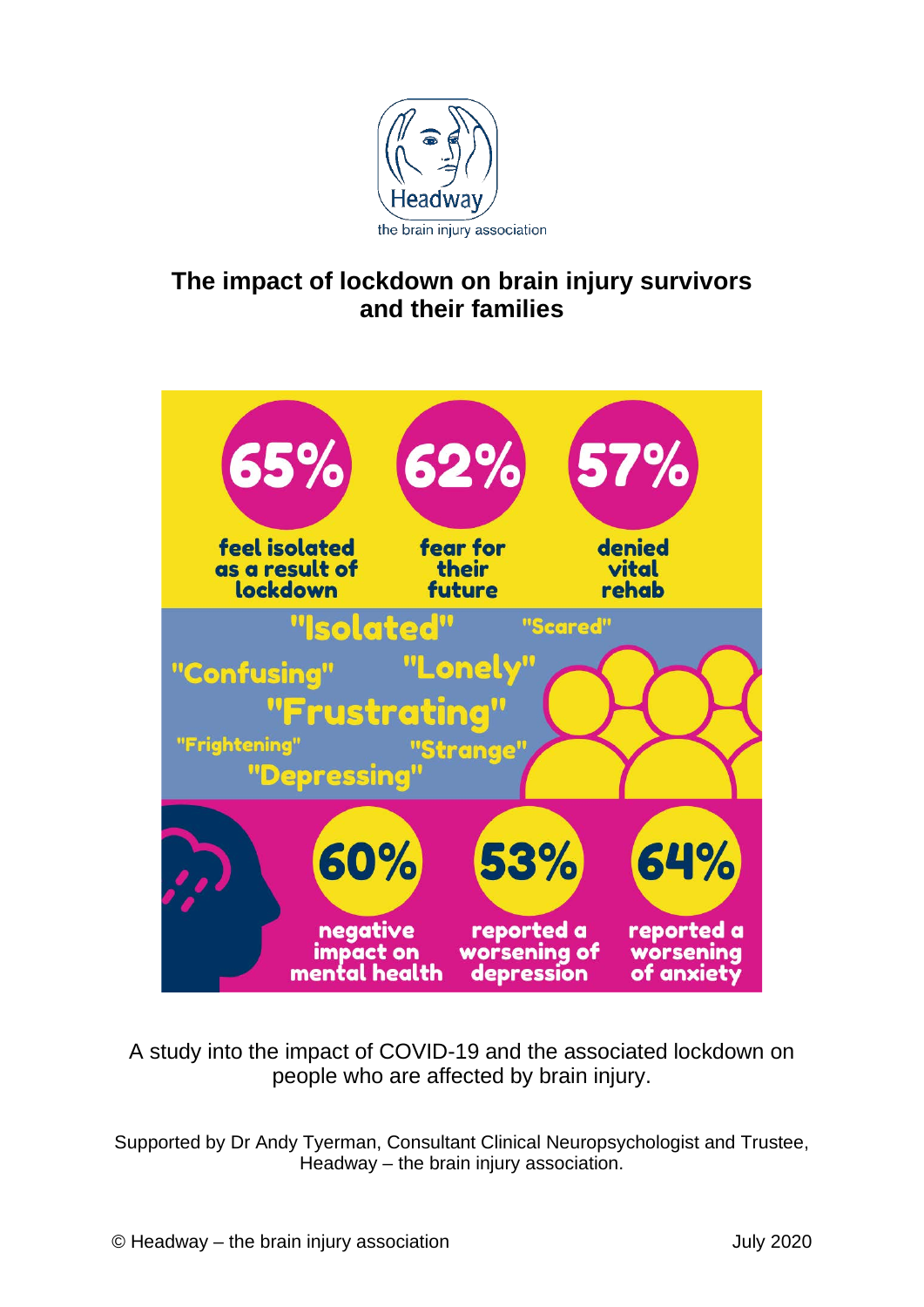# **Contents**

#### <span id="page-1-0"></span>**1. Introduction**

The impact of COVID-19 lockdown measures raised immediate concerns about how the far-reaching changes in routine would affect people with brain injury and their relatives. Lockdown has brought unprecedented change for us all. However, the effects of brain injury complicate survivors' ability to adapt to lockdown and increase personal and family impact. Further, lockdown has restricted input from services at a time when support is needed more than ever before.

Depending on the part of the brain affected and the severity of the injury, the effects of the brain injury can differ greatly. Survivors can suffer a physical impact such as reduced mobility and balance and coordination problems, cognitive impairment such as memory loss, impaired reasoning and judgement, and emotional and behavioural effects such as mood swings and sudden emotional outbursts.

Feedback from colleagues at Headway and community brain injury rehabilitation services reinforced initial concerns about increased confusion, irritability, frustration, anxiety, low mood, social isolation and suicidal thoughts. If this was the case for some people receiving ongoing support, then what might be happening to others who are not?

In response Headway – the brain injury association produced a questionnaire to explore the experience of lockdown for people living with the long-term effects of brain injury and their relatives through SurveyMonkey. This was completed by 1,140 people, of which 933 were people with brain injury, 121 partners, 53 parents and 33 other family members or carers.

The responses reinforce the impact and challenge of lockdown for people with brain injury and their families – many of whom were already living with the significant additional challenges that a brain injury can cause. Some key findings are highlighted below.

Page | 2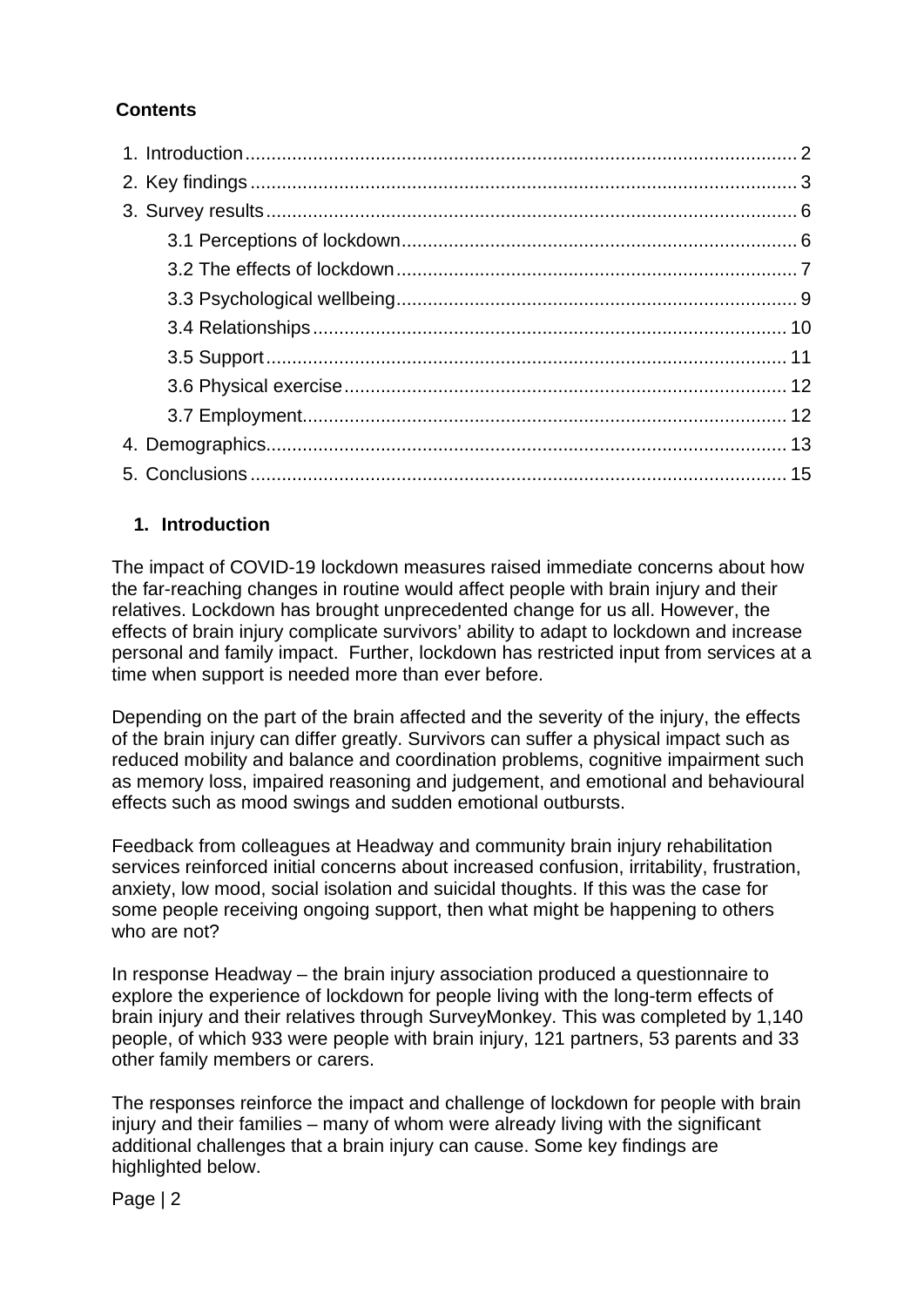# <span id="page-2-0"></span>**2. Key findings**

Questions about the effects of lockdown highlighted the extent of disruption arising from loss of daily routine, high levels of social isolation and a negative impact on mental health.



## *2.1 Brain injury survivors fear for their futures due to lost rehab*

Over half (57%) of those who sustained their brain injury in the past two years and 42% of all respondents reported that their rehabilitation had been negatively impacted by lockdown. Rehabilitation aims to help the brain learn alternative ways of working in order to minimise the long-term effects of brain injury. A loss of rehabilitation, particularly in the early stages but also in the longer-term, can lead to a lifelong impact on a brain injury survivor's level of disability, and the entire family's ability to cope.

Almost two out of three (62%) respondents reported an increased fear for their future due to lockdown, contrasting sharply with the results of a 20[1](#page-2-1)7 Headway study<sup>1</sup> that showed just 28% of people had negative feelings about their future.

Respondents reported being confused about changes in their daily lives, difficulties in coping with the effects of brain injury with less contact with family and friends – often a vital source of support that helps them to cope.

<span id="page-2-1"></span><sup>1</sup> A new Me: Experiences of life after brain injury 2017 [https://www.headway.org.uk/media/4655/a](https://www.headway.org.uk/media/4655/a-new-me-experiences-of-life-after-brain-injury-report.pdf)[new-me-experiences-of-life-after-brain-injury-report.pdf](https://www.headway.org.uk/media/4655/a-new-me-experiences-of-life-after-brain-injury-report.pdf)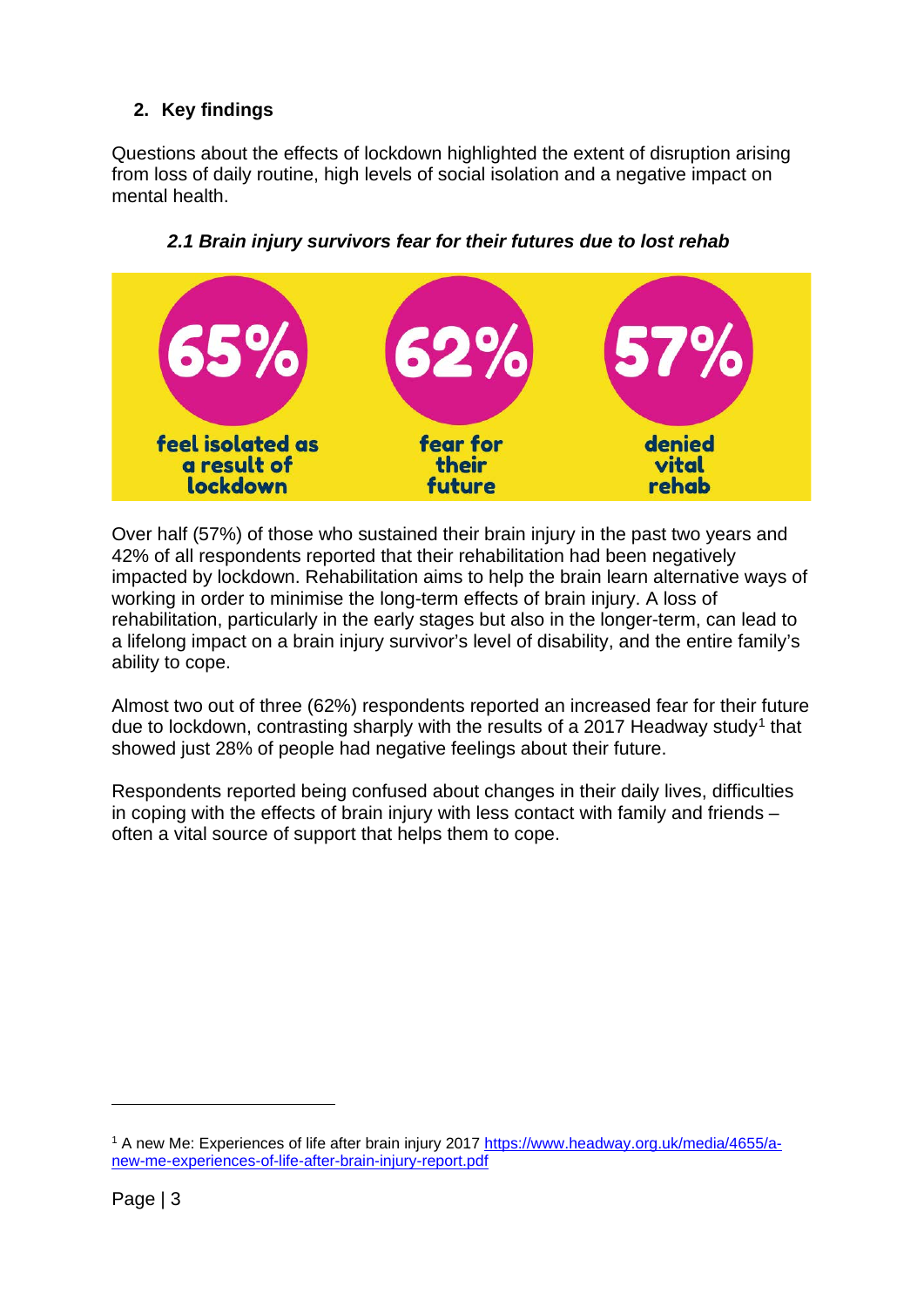#### *2.2 Two thirds of respondents report a negative impact on their psychological wellbeing*



Responses to questions about the impact of lockdown on psychological wellbeing is of major concern, with two thirds of respondents reporting a negative impact on their psychological wellbeing and mental health.

In addition, over half of respondents reported an increase in their frustration, anxiety, stress, fear of the future, loneliness and depression with up to a quarter reporting marked increases.

This is particularly troubling among brain injury survivors as the psychological effects of brain injury can often overlap with or exacerbate those of mental health conditions, making these effects significantly more difficult to cope with.



## *2.3 Impact on relationships*

Specific responses of particular concern include the increase in loneliness reported by 73% of people living alone and 70% of partners reporting increased stress.

Lockdown was reported to have a significant impact on relationships with family and friends for people with brain injury and their relatives. Whilst around 40% of respondents reported no change in relationships and up to 20% reported positive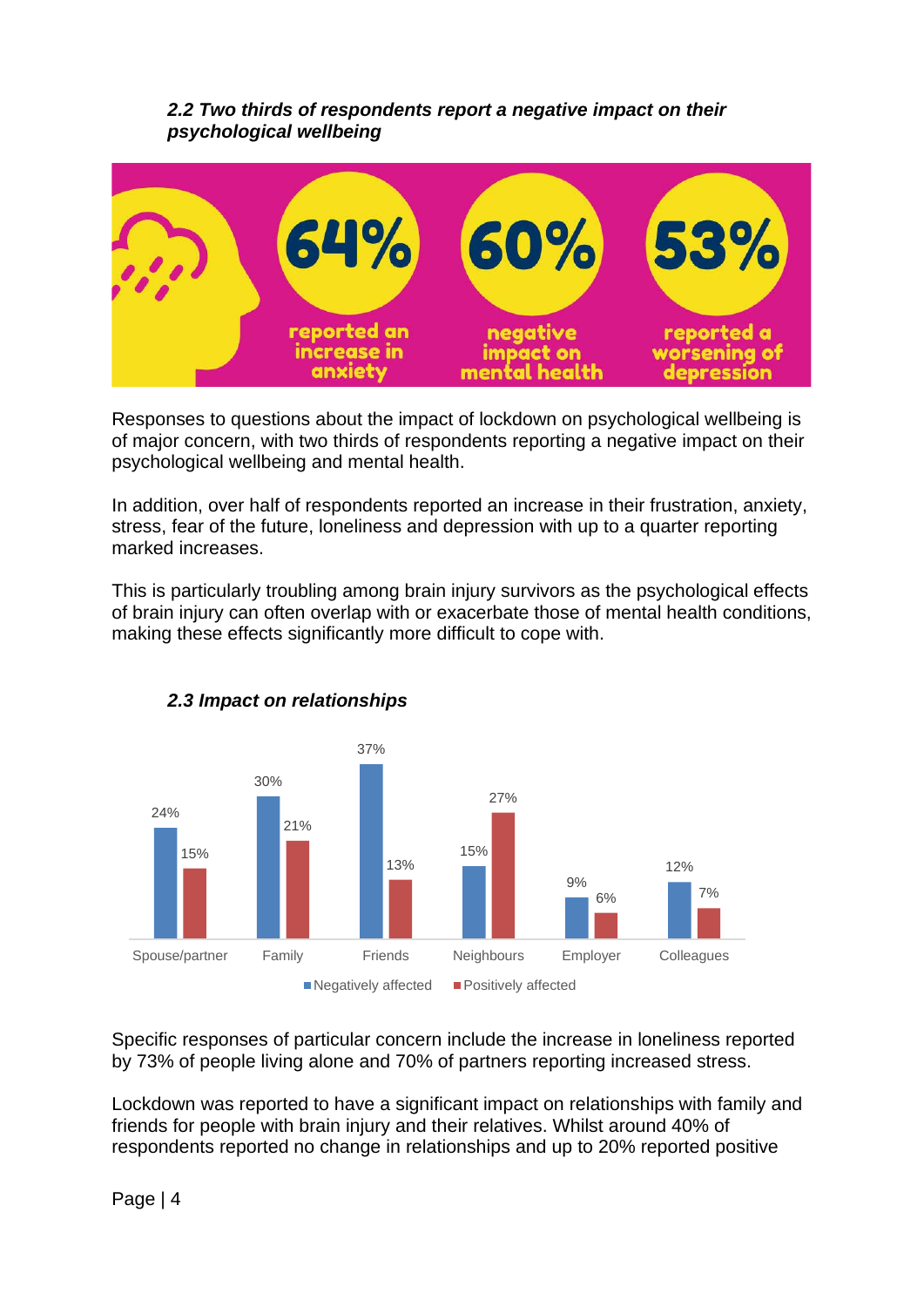changes, 37% reported a negative effect on relationships with friends, 24% with partners and 30% with family as a whole.

Again, these changes should be seen in the context of relationships that may already have been experiencing significant strain due to the effects of brain injury and the pressures of caring. A 2018 Headway study[2](#page-4-0) showed that 69% of brain injury survivors experienced loss of friendships and 44% reported breakdowns in their family relationships even without the additional impact of the recent lockdown.

In contrast, 27% of respondents reported a positive change in relationships with their neighbours. This highlights how local communities have come together to support each other during COVID-19 and the lockdown, with many neighbours having communicated and supported each other more than ever. While this is a welcome and positive finding of our study, the informal support of neighbours cannot be expected to replace specialist services such as Headway groups and branches and other rehabilitation services.

#### *2.4 Half of respondents have lost access to vital support to help them cope*



In terms of support during lockdown, half of respondents reported a loss of vital support that helps them to cope, with 51% highlighting less contact with their family and friends as a particular issue alongside the loss of rehabilitation services.

In addition, 37% of people with brain injury have struggled to cope without regular contact with other survivors, a vital aspect of the face-to-face support that Headway groups and branches provide.

<span id="page-4-0"></span><sup>2</sup> Relationship changes after brain injury [https://www.headway.org.uk/media/5734/relationship](https://www.headway.org.uk/media/5734/relationship-changes-after-brain-injury.pdf)[changes-after-brain-injury.pdf](https://www.headway.org.uk/media/5734/relationship-changes-after-brain-injury.pdf)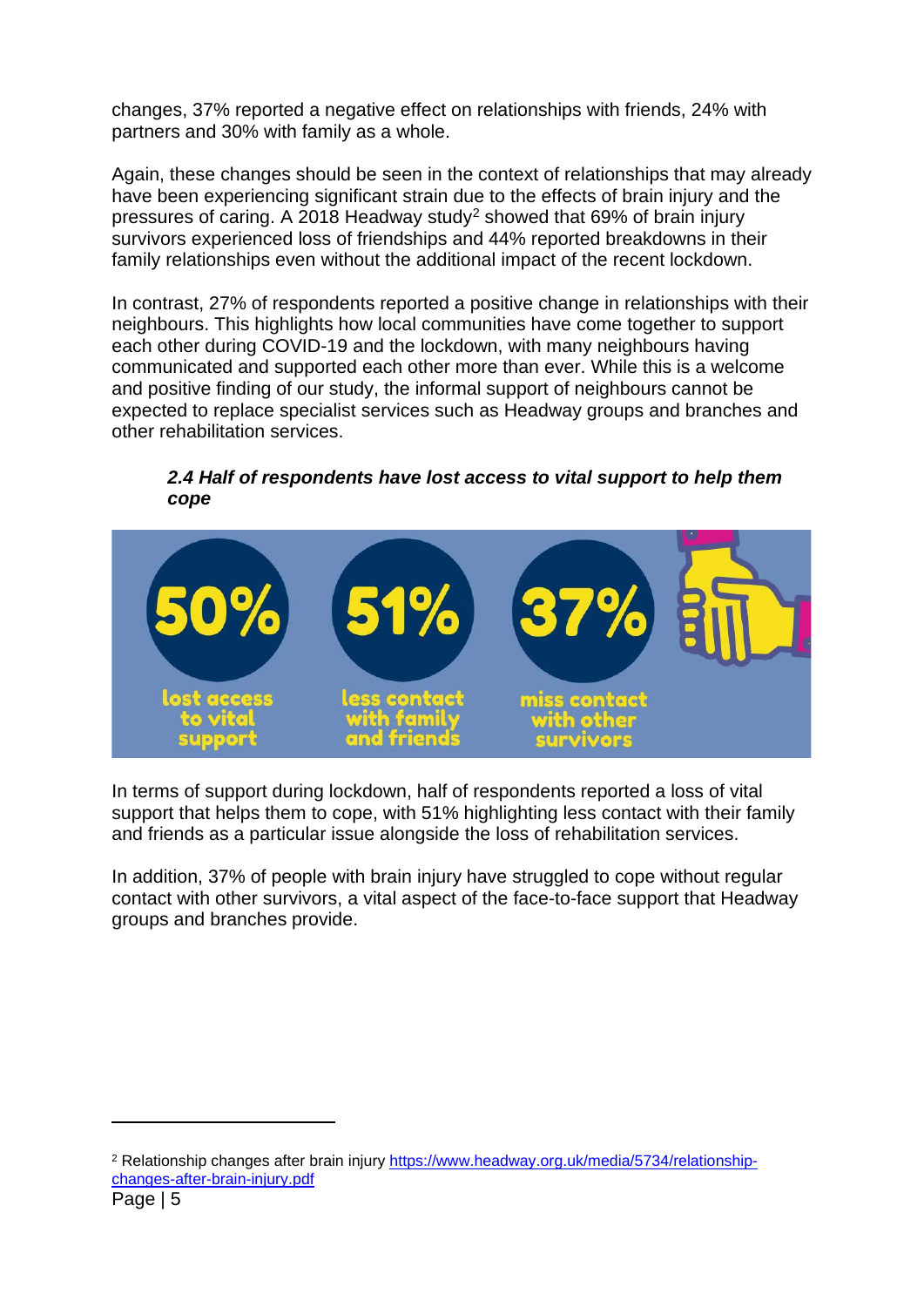#### <span id="page-5-1"></span><span id="page-5-0"></span>**3. Survey results**

#### *3.1 Perceptions of lockdown*

Normal Depression Anxiety Life changing Isolation Tedious Exhausting Crushing Awful Content Scared Necessary Devastating Peace Nightmare Unreal Hard Uncertain Anxious Upsetting Quiet Rubbish Relaxing Lost Surreal Unchanged Sad Alone Challenging Miserable Frightening Loneliness **Boredom Terrible Horrible Restful Confusing Restrictive Isolated Better Lonely Long Frustrating** Annoying Boring Enlightening Strange Experience **Depressing Bad Stressful Horrific Peaceful Terrifying Scary Reflective Hell change Difficult calm Different Mixed time limiting** Dreadful Worrying Emotional Interesting Uncertainty Frustration Educational Trapped Fine Restricting Horrendous Ok slow Monotonous Busy Tiring

We asked participants to share their thoughts about the impact of COVID-19 and lockdown. Here are some of their responses:

*"Having spent much of the past five years rebuilding our lives and creating new identities for ourselves it has thrown into question whether we will be able to pick up from where we were, or whether we will need to rebuild again." – Anonymous*

*"Life with brain injury is lonely most of the time, lockdown has not changed my daily life/routine that much – just realise lots of other people are experiencing my life due to lockdown – but they will be able to "go back" to their normal. I will always live this way." – Karan Harry*

*"Going through lockdown is a worse experience than my brain injury nine years ago. I had more support then and was looking forward to the future. Both of those things have disappeared thanks to this." – Rob*

Many people reported negative changes in the way they feel, caused by the lockdown, for example:

- "I feel like an outcast"
- "Feeling alone is the worst at this time"
- "I have had to go stay with my parents and feel I am losing some of my independence"
- "I feel I'm now a burden"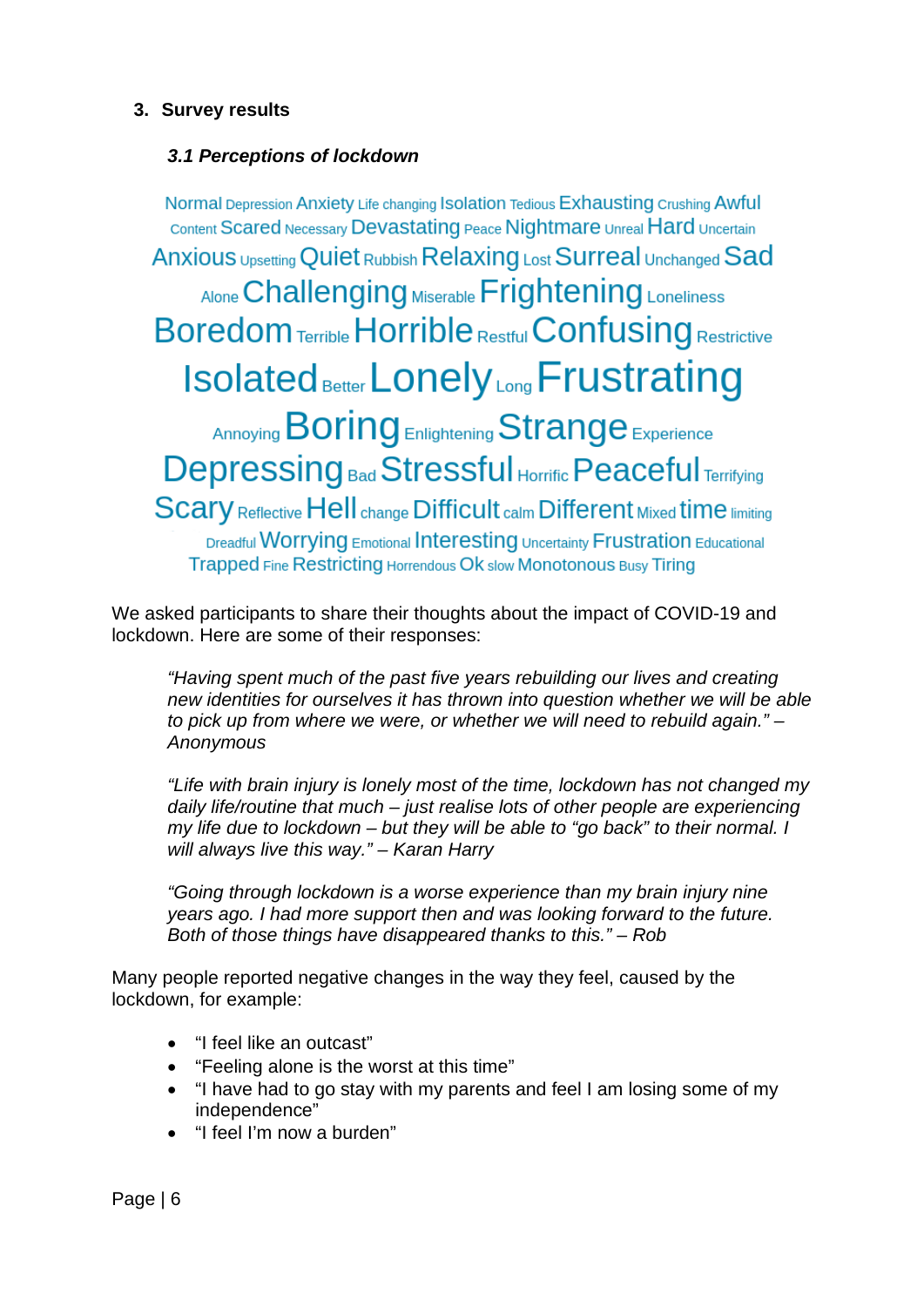#### *3.2 The effects of lockdown*

<span id="page-6-0"></span>We asked participants to review a series of statements, phrased both positively and negatively, and indicate to what extent they agreed or disagreed. The results are in some cases striking and have helped us to identify the key areas in which people with brain injury are struggling to cope.

|                                                                                                          | <b>Strongly</b><br>disagree | <b>Disagree</b> | <b>Neutral</b> | <b>Agree</b> | <b>Strongly</b><br>agree | <b>N/A</b> |
|----------------------------------------------------------------------------------------------------------|-----------------------------|-----------------|----------------|--------------|--------------------------|------------|
| I have found the changes to my daily<br>life in lockdown to be confusing                                 | 6.26%                       | 19.22%          | 20.19%         | 32.54%       | 18.87%                   | 2.91%      |
| Lockdown has had a negative impact<br>on my mental health                                                | 6.79%                       | 11.38%          | 19.84%         | 34.83%       | 25.04%                   | 2.12%      |
| Lockdown has given me a chance<br>for a break and to recharge                                            | 17.34%                      | 25.44%          | 24.03%         | 19.89%       | 9.33%                    | 3.96%      |
| Lockdown has had a negative effect<br>on my behaviour                                                    | 7.68%                       | 19.15%          | 23.74%         | 32.66%       | 13.95%                   | 2.82%      |
| I have found ways to manage self-<br>isolation during lockdown                                           | 5.83%                       | 12.97%          | 21.80%         | 45.54%       | 9.71%                    | 4.15%      |
| My alcohol consumption has<br>increased during lockdown                                                  | 24.56%                      | 18.31%          | 13.03%         | 17.08%       | 5.63%                    | 21.39%     |
| I have enjoyed spending more time<br>with my family during lockdown                                      | 13.90%                      | 13.63%          | 23.48%         | 23.57%       | 10.82%                   | 14.60%     |
| I am struggling to cope with the<br>effects of brain injury with less<br>contact with family and friends | 6.53%                       | 14.12%          | 19.86%         | 29.13%       | 22.15%                   | 8.21%      |
| I feel socially isolated during<br>lockdown                                                              | 5.83%                       | 11.84%          | 15.11%         | 35.34%       | 29.33%                   | 2.56%      |
| I feel adequately supported during<br>lockdown                                                           | 9.89%                       | 20.12%          | 25.86%         | 31.24%       | 10.41%                   | 2.47%      |
| My rehabilitation has been<br>negatively impacted during<br>lockdown                                     | 6.81%                       | 12.56%          | 21.75%         | 25.11%       | 16.62%                   | 17.15%     |
| I have found it easy to access food<br>and essential items during lockdown                               | 9.79%                       | 22.57%          | 16.31%         | 36.33%       | 12.87%                   | 2.12%      |
| I feel less positive about the future<br>as a result of COVID-19                                         | 5.29%                       | 13.13%          | 22.11%         | 35.68%       | 21.94%                   | 1.85%      |
| Changes to my routine have<br>disrupted my daily life                                                    | 4.59%                       | 11.21%          | 13.24%         | 39.89%       | 28.42%                   | 2.65%      |
| Since lockdown my household<br>income has decreased                                                      | 13.32%                      | 23.46%          | 24.34%         | 15.43%       | 11.55%                   | 11.90%     |
| Since lockdown my household<br>spending has increased                                                    | 8.47%                       | 28.60%          | 23.12%         | 26.13%       | 11.03%                   | 2.65%      |
| I have struggled to cope without<br>regular contact with other people<br>with brain injury               | 8.15%                       | 17.45%          | 25.86%         | 20.99%       | 14.61%                   | 12.93%     |
| I have lost access to vital support<br>that normally helps me to cope                                    | 6.09%                       | 15.09%          | 20.39%         | 29.83%       | 19.95%                   | 8.65%      |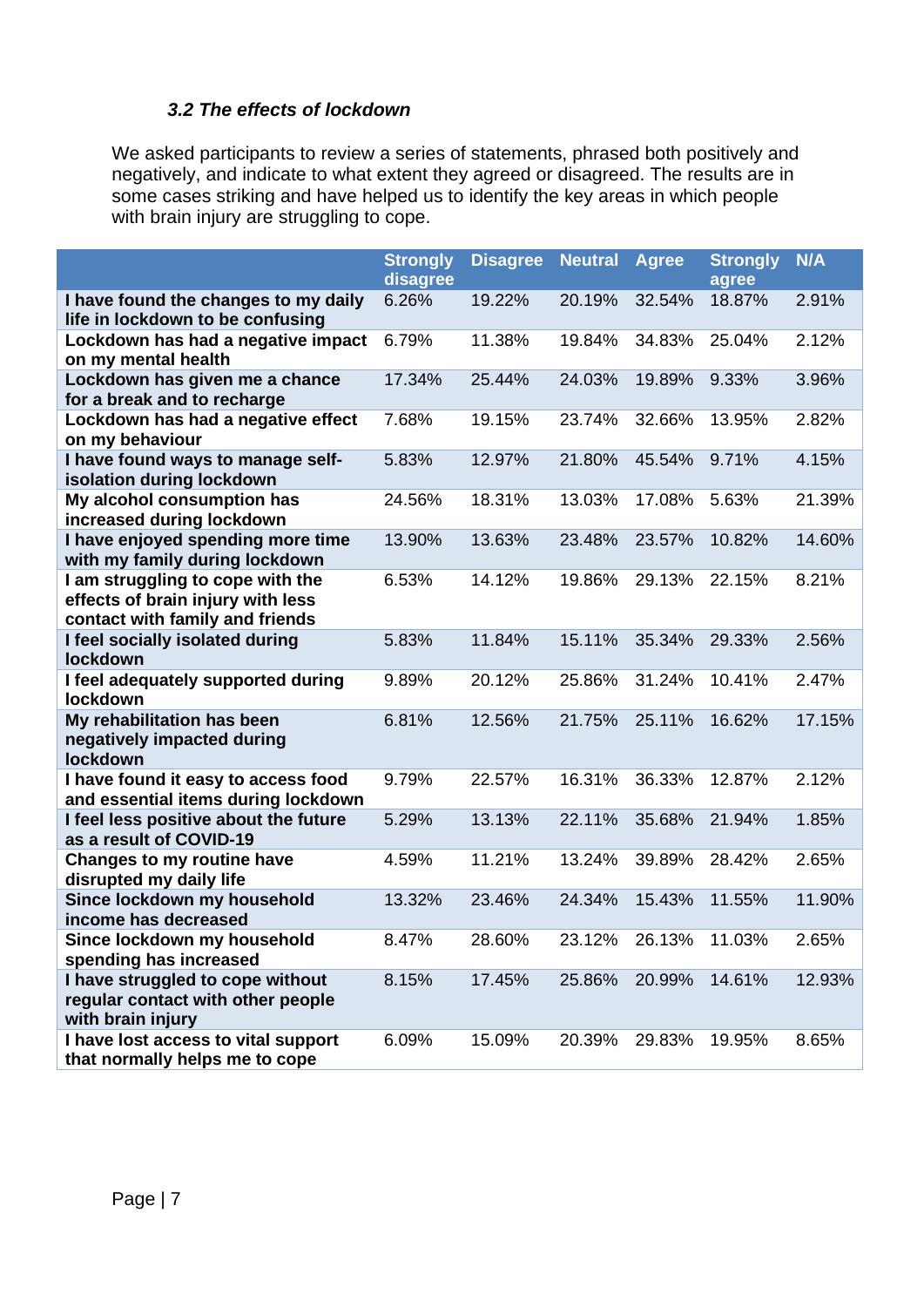From these responses there are several strong trends that highlight the impact of lockdown on those affected by brain injury:

- 51% of participants have found changes to their daily life in lockdown confusing
- 60% feel lockdown has had a negative impact on their mental health
- 47% feel lockdown has had a negative effect on their behaviour
- 23% have seen their alcohol consumption increase a particular problem that has a significant impact on many brain injury survivors
- 28% have struggled to cope with spending more time with family during lockdown
- 51% are struggling to cope with the effects of their brain injury with less contact with family and friends
- 65% feel socially isolated during lockdown
- 42% feel adequately supported during lockdown, although 30% disagree with this statement
- 42% report that their rehabilitation has been negatively impacted by lockdown, rising to 57% among brain injury survivors who sustained their injury within the last two years
- 32% have found it a struggle to access food and essential supplies
- 58% feel less positive about their future as a result of COVID-19
- 68% report that changes in their routine have disrupted their daily lives
- 27% report a decrease in their household income
- 37% report an increase in their household spending
- 35% have struggled to cope without regular contact with other brain injury survivors
- 50% have lost access to vital support that helps them to cope

Further analysis shows that 23% (262) of participants are brain injury survivors who live alone. This potentially vulnerable group reports:

- An increase in feelings of social isolation (72% vs 65% for all respondents)
- A significant increase in the number of people struggling to cope (40% vs 26%)
- A greater loss of access to vital support (56% vs 50%)
- Significantly less likely to have enjoyed spending more time with their families (6% vs 34%)

These figures indicate that alternative ways to communicate, such as with telephone and video calls, have not compensated for the sense of isolation that many people feel, while many brain injury survivors will not be able to access or operate digital technologies.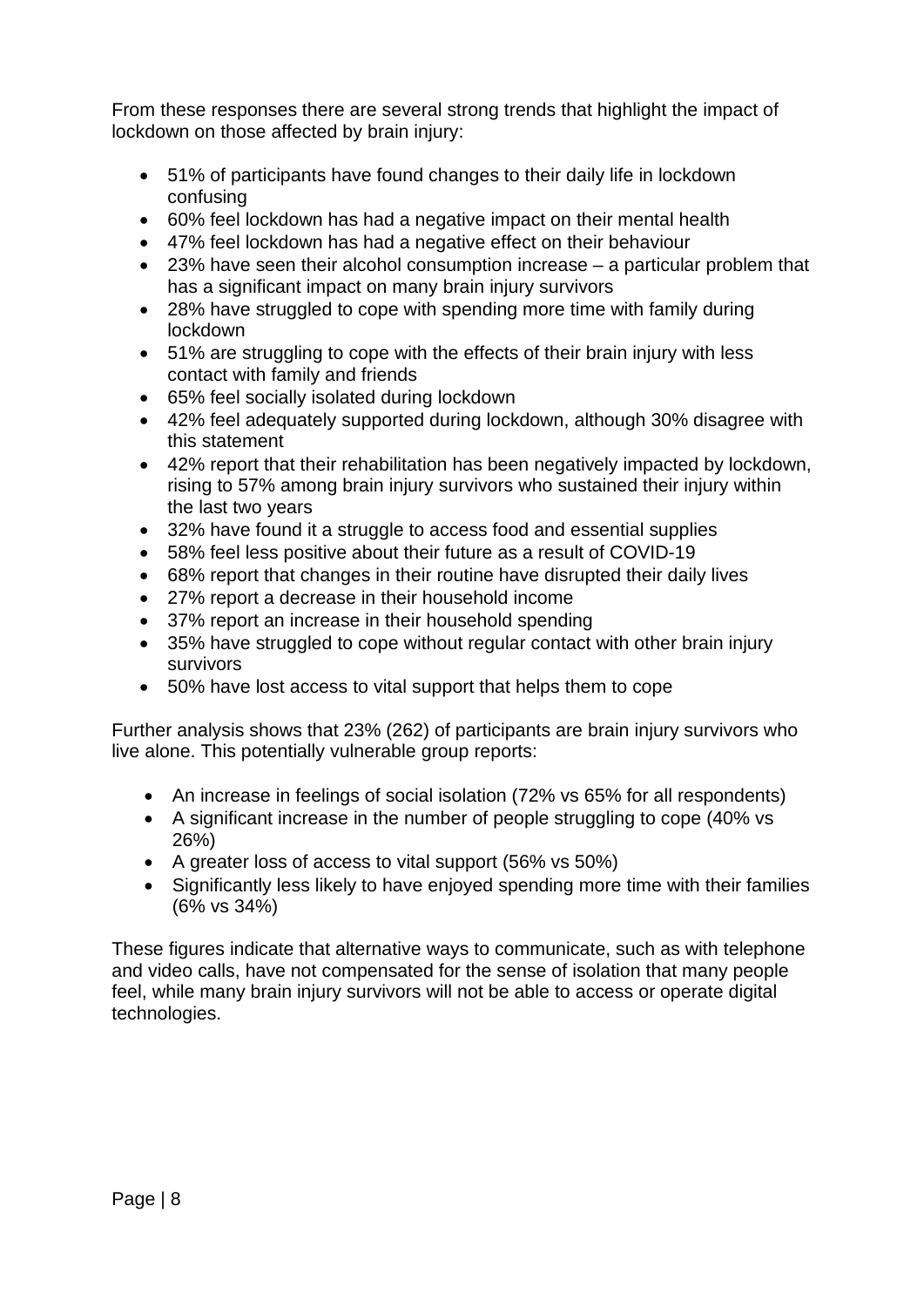#### *3.3 Psychological wellbeing*

<span id="page-8-0"></span>We asked our survey respondents how COVID-19 and the associated lockdown has affected their mental health:

- 64% reported increased anxiety
- 54% reported an increase in boredom
- 69% were more frustrated
- 43% reported a worsening in their anger levels
- 57% reported an increase in loneliness
- 63% have seen an increase in their stress levels
- 53% reported a worsening of their depression
- 62% reported an increased fear for their future

Demonstrating the impact of isolation on immediate family, among the partners of people with a brain injury there was an increase in stress levels (70% vs 63% for all participants) and fear for their future (68% vs 62% for all participants).

Results also showed a sharp increase in loneliness among brain injury survivors who live alone (73% vs 57% for all participants).

|                                         | <b>Much</b><br><b>worse</b> | <b>Worse</b> | <b>No</b><br>change | <b>Better</b> | <b>Much</b><br>better |
|-----------------------------------------|-----------------------------|--------------|---------------------|---------------|-----------------------|
| <b>Anxiety</b>                          | 26.10%                      | 38.10%       | 30.60%              | 4.06%         | 1.15%                 |
| <b>Boredom</b>                          | 21.90%                      | 32.27%       | 40.34%              | 3.37%         | 2.13%                 |
| <b>Frustration</b>                      | 24.62%                      | 44.73%       | 26.57%              | 3.19%         | 0.89%                 |
| Anger                                   | 14.44%                      | 29.05%       | 50.13%              | 4.96%         | 1.42%                 |
| <b>Feelings of</b><br><b>loneliness</b> | 21.52%                      | 35.71%       | 38.98%              | 2.82%         | 0.97%                 |
| <b>Stress</b>                           | 24.45%                      | 38.83%       | 28.68%              | 6.09%         | 1.94%                 |
| Fear of the<br>future                   | 19.27%                      | 42.62%       | 35.81%              | 1.59%         | 0.71%                 |
| <b>Depression</b>                       | 19.38%                      | 33.72%       | 42.12%              | 3.54%         | 1.24%                 |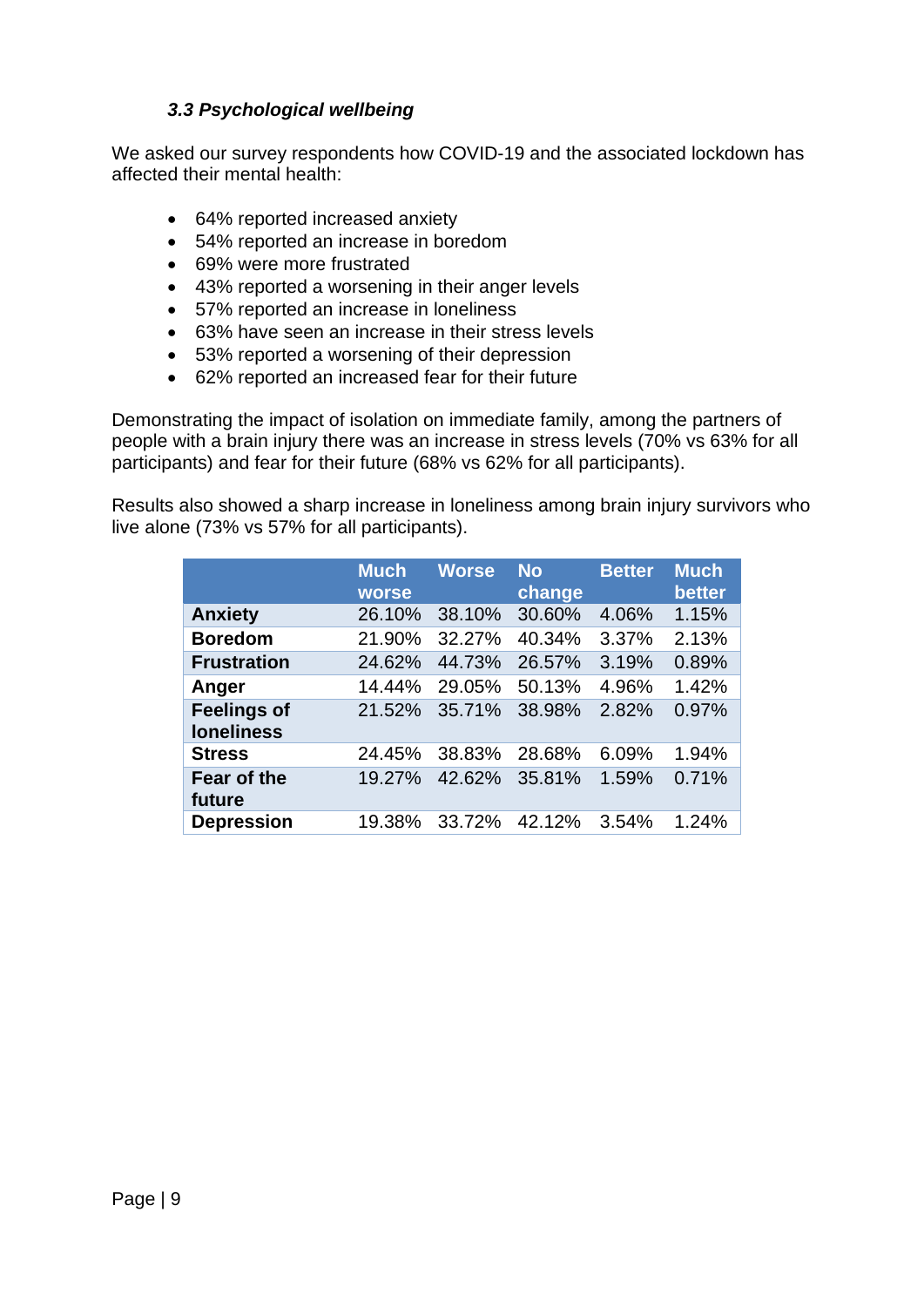#### *3.4 Relationships*

<span id="page-9-0"></span>Overall, the lockdown has had a negative impact on the personal relationships of people affected by brain injury, particularly with their friends. However, a significant number of people have also reported a positive impact on their relationships with their neighbours.



*"I've found a lot of people who had been in touch with me, including some supposed good friends, haven't been there as much as I needed and so I've decreased my circle of who I'm chatting to more. My family are great, we're chatting over zoom and messages every day." – Caroline Brady*

*"I am alone 24-7, my only contact to 'the outside world' is social media and the internet." – Anonymous*

*"Not being able to visit my son who is in a care home and worry about his physical wellbeing as all his physio and hydrotherapy has had to stop." – Anonymous*

*"I am not in touch with any relatives. Due to my injury, I am unable to work. I don't have many friends and my closest friend lost her life due to underlying conditions, but Covid-19 was what killed her. :'( – Steve Wilden*

*"Not seeing my children and grandchildren is heart-breaking, I do speak to them on the phone but that's hard work with my speech problem." – Anonymous*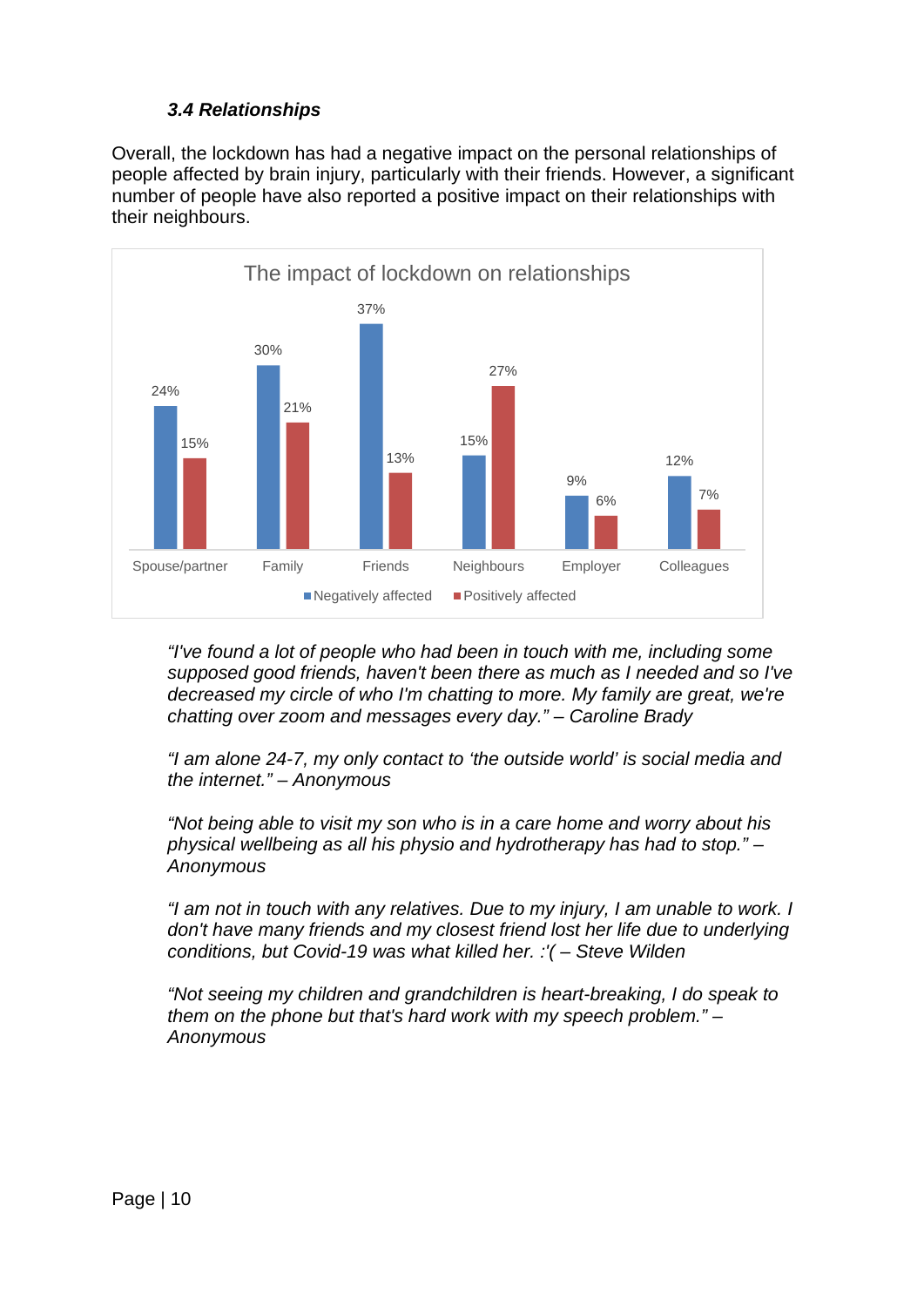#### *3.5 Support*

<span id="page-10-0"></span>Despite 50% of respondents losing access to vital support during lockdown, there are still services that are continuing to support people, including many Headway groups and branches that have implemented innovative remote services to address the significant requirement for support.



51% of respondents have received support from one or more Headway services during lockdown, while 31% have received support from their GP, neurologist, neuropsychologist or adult social care services.

People in the 'other' category highlighted that support from their friends, neighbours and online groups was helping to fill the gaps.

*"HEADWAY have ALWAYS been there for me since discharge from hospital three years ago. I would NEVER have managed to 'find myself' again if not for their helpline, reassurances and the publication of 'My Story' in their website. I love the wonderful people at the best charity in the world." – Terry Slade*

*"So relieved that Headway Helpline has still been operating as they have been my main source of support with regards issues around my disability from head injury. Local group has offered to fetch things for me if needed as I am self-isolating and offered advice and telephone support." – LS*

*"My local Headway are amazing. I do an exercise class with them three times a week. I continue to do my course with them and the Ladies event. They have put on special events via Zoom." – Cathryn James*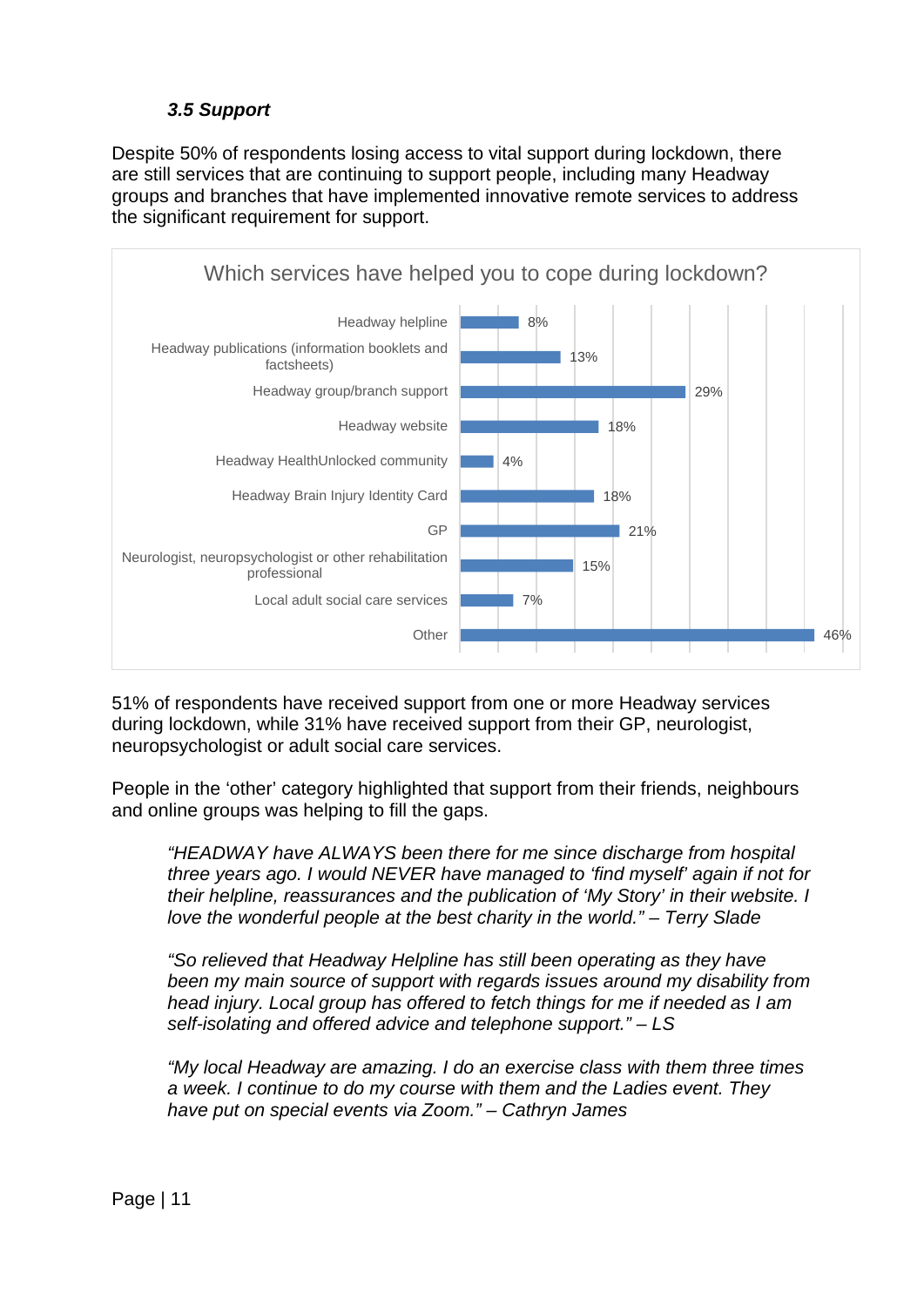## *3.6 Physical exercise*

<span id="page-11-0"></span>The lockdown has understandably led to a decrease in exercise levels for most people, with 56%, or 634 people reporting a fall and just 18% (206) reporting an increase.

Interestingly, those who have managed to increase their amount of exercise during lockdown have seen fewer issues with some of the mental health effects – 40% of people in this group report a worsening in depression, compared to 56% among those who have seen a decrease or no change in their exercise levels.

## *3.7 Employment*

<span id="page-11-1"></span>Of those who were in paid employment prior to the lockdown (396 respondents), only 18% have not seen any effect on their work.

The reported changes include:



In the 'other' category, many people reported that they had been forced to change their routine due to self-isolation, and other people highlighted that they were selfemployed or in contract positions and no work was available.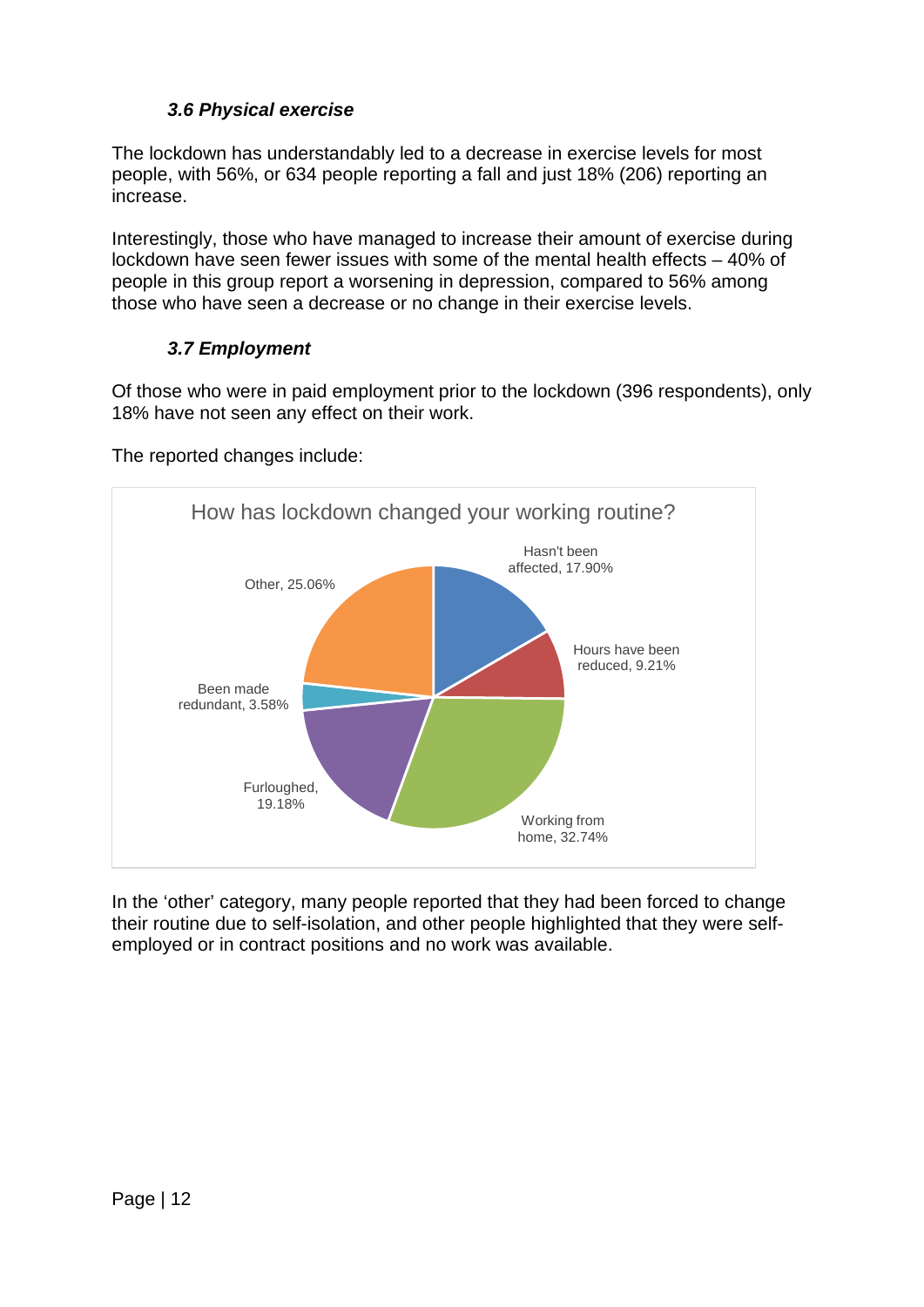### <span id="page-12-0"></span>**4. Demographics**

1,140 people completed our survey, of which 60.4% are female.

Respondents were from every area of the United Kingdom, with 17 people completing the survey from another country:



81.8% (933) of respondents have a brain injury themselves, 10.6% (121) are the partner of someone with a brain injury, 4.7% (53) are the parent of someone with a brain injury, and the rest are other family members and carers.

Only 15 survey respondents were under 25 years of age, with the majority (75.4%) being 45 years old and above, and the largest age group of 45-54 accounting for 30.7% of respondents.

| <b>Age group</b> | <b>Frequency</b> |
|------------------|------------------|
| <b>Under 18</b>  | $1(0.09\%)$      |
| 18-24            | 14 (1.23%)       |
| 25-34            | 87 (7.66%)       |
| $35 - 44$        | 178 (15.67%)     |
| 45-54            | 349 (30.72%)     |
| 55-64            | 332 (29.23%)     |
| $65+$            | 175 (15.4%)      |

Traumatic brain injury was the most common cause, with 43.8% of respondents falling into this category, but a wide range of other causes ensured good representation across the acquired brain injury spectrum.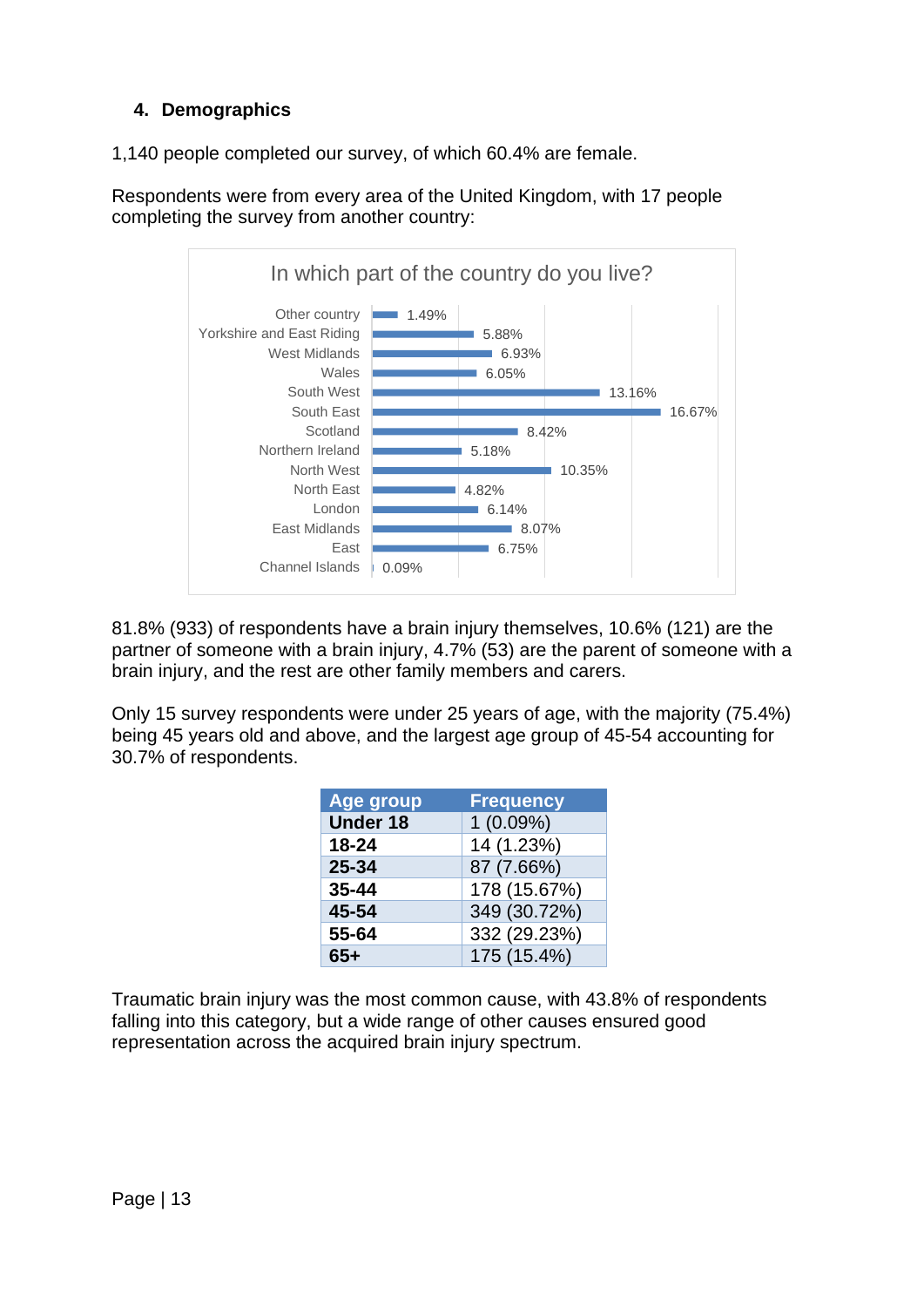

84.4% of respondents told us that they or the person they care for sustained their brain injury over two years ago, with only 19 people (1.7%) sustaining their injury within the last six months.

We asked participants to tell us how long they or the person they care for was in a coma for following their brain injury, in order to estimate the severity of their injury.



We asked people who they are living with during lockdown. A quarter (25%) of respondents are living alone, while 50% are living with a partner and 20% have at least one child in the house.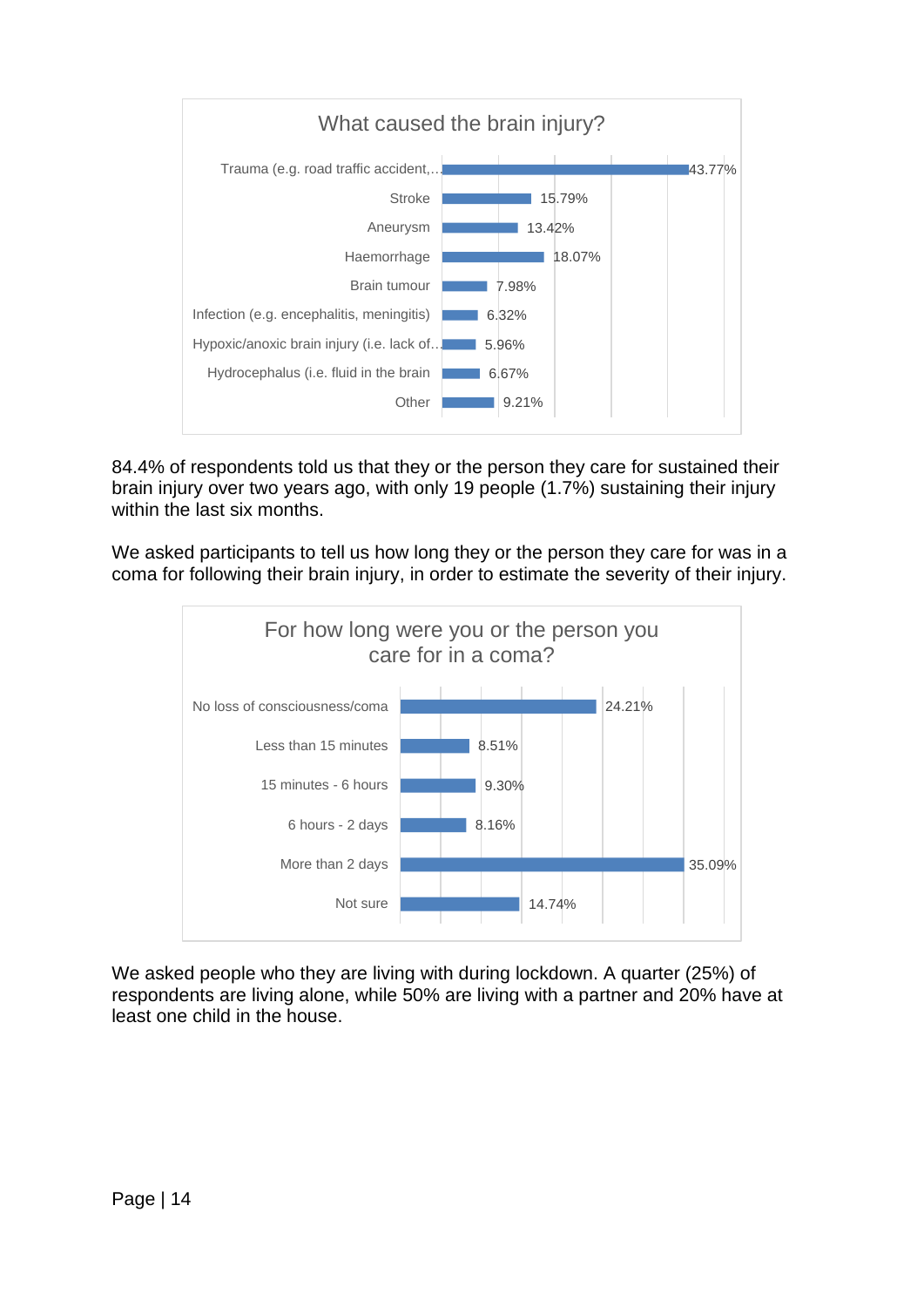#### <span id="page-14-0"></span>**5. Conclusions**

#### *5.1 Loss of rehabilitation may lead to a worsening of the long-term effects of their brain injury*

More than half of brain injury survivors have lost access to rehabilitation services as a result of lockdown measures and now fear for their futures.

Early rehabilitation following brain injury can be crucial in helping survivors to regain a degree of independence and relearn lost skills, including walking and talking. But 57% of those who sustained their injuries within the past two years say their access to specialist treatment has been negatively impacted.

Face-to-face rehabilitation is likely to continue to be restricted for some time. This is concerning as the first two years following a brain injury are very important in terms of a patient's long-term prognosis and any delay to receiving specialist rehabilitation can impact their ability to lead an independent life in the future.

These results show that the continuation of rehabilitation services, such as those provided by the NHS and charities like Headway, is more important now than ever.

#### *5.2 Without appropriate support brain injury survivors will be left with lasting damage to their psychological wellbeing*

As lockdown measures begin to ease, employment and voluntary work activities are likely to build up gradually and group activities are unlikely to be re-established in the near future. As such, people with brain injury are likely to continue to feel socially isolated, particularly those living alone. People with brain injury were already living with a high rate of many psychological difficulties. Without adequate support for the added impact of lockdown, the risk to psychological wellbeing including suicide risk will likely continue.

#### *5.3 Lockdown has had a major negative impact on brain injury survivors and their families*

The lockdown imposed as a result of the COVID-19 pandemic has been a difficult time for most, but even more so for brain injury survivors and their families. The complex physical, cognitive and emotional effects of brain injury that already put tremendous strain on families make it much more difficult to cope with the enormous social and economic changes that have taken place in recent months.

The negative impact includes disruption to daily routine on which many rely, high rates of social isolation, increased concerns about psychological wellbeing for most respondents, often markedly so, and negative net impact on relationships with friends, partners and family as a whole.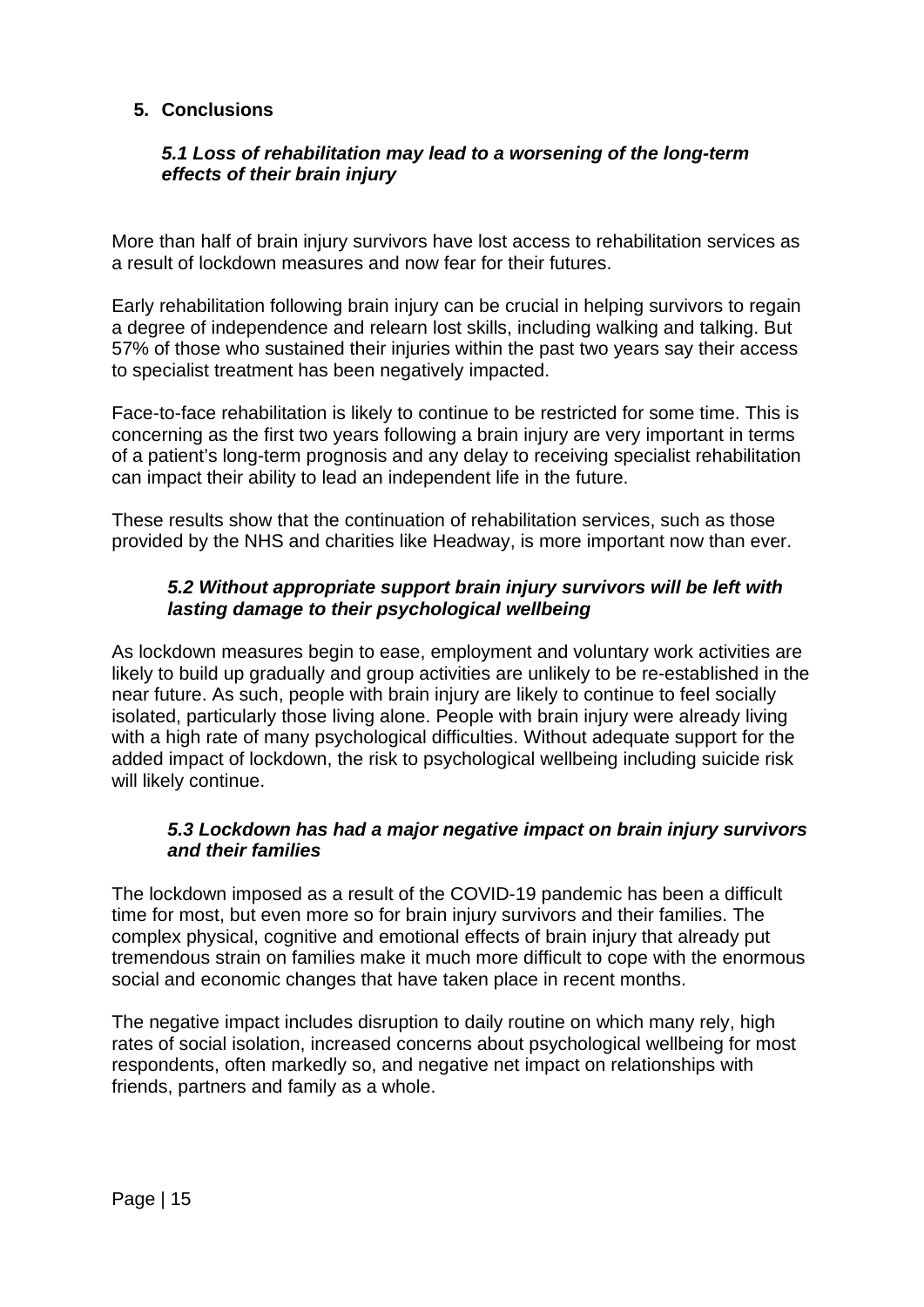#### *5.4 Access to support is vital to ensure that brain injury survivors and their families can cope*

In coping with lockdown, people with brain injury have drawn on the support of Headway and from health and/or adult social care services. However, it is of concern that 50% of respondents report loss of access to the vital support that helps them to cope, with 51% struggling with a reduction in contact with their family and friends. Whilst we are now starting to emerge from full lockdown these increased concerns would not be expected to dissipate in the near future.

#### *5.5 The health and social care sector must urgently receive ring-fenced funding*

It is imperative that Headway, health, adult social care and other services for people with brain injury and their relatives are supported through this crisis and beyond.

The impact on adult social care in light of this pandemic cannot be underestimated. With long-term structural issues already affecting a social care system creaking at the seams, the additional pressures COVID-19 has brought could be life threatening for some.

Many of the specialist rehabilitation and support services that Headway groups and branches provide are commissioned by local authorities.

But with the impact of COVID-19, some councils are suggesting they meet the criteria to issue a section 114 notice, effectively declaring themselves bankrupt. An investigation conducted by the BBC $3$  also revealed 148 local authorities across the country predict a budget shortfall this financial year. Put simply, many may not have the funding available to support their services, including adult social care.

Following the outbreak of the pandemic, only 4% of Directors of Adult Social Care from councils across the country are confident that their budgets in 2020/21 are sufficient to meet statutory duties, according to a recent report by the Association of Directors of Adult Social Services (ADASS)[4](#page-15-1).

ADASS also recommends that a two-year ring-fenced funding settlement be provided to local authorities to fund adult social care. Headway supports this recommendation.

This is not just to restore the vital rehabilitation, social and care support delivered previously, on which people with brain injury rely, but also to respond to the increased needs reported as a result of COVID-19 and lockdown. The latter would be expected to include, for example, assisting in both the re-establishment of a revised daily routine post-COVID-19 and in addressing increased psychological and family needs arising as a result of COVID-19 lockdown.

<span id="page-15-0"></span><sup>3</sup> <https://www.bbc.co.uk/news/uk-53069772>

<span id="page-15-1"></span><sup>4</sup> <https://www.adass.org.uk/media/7973/no-embargo-adass-budget-survey-report.pdf>